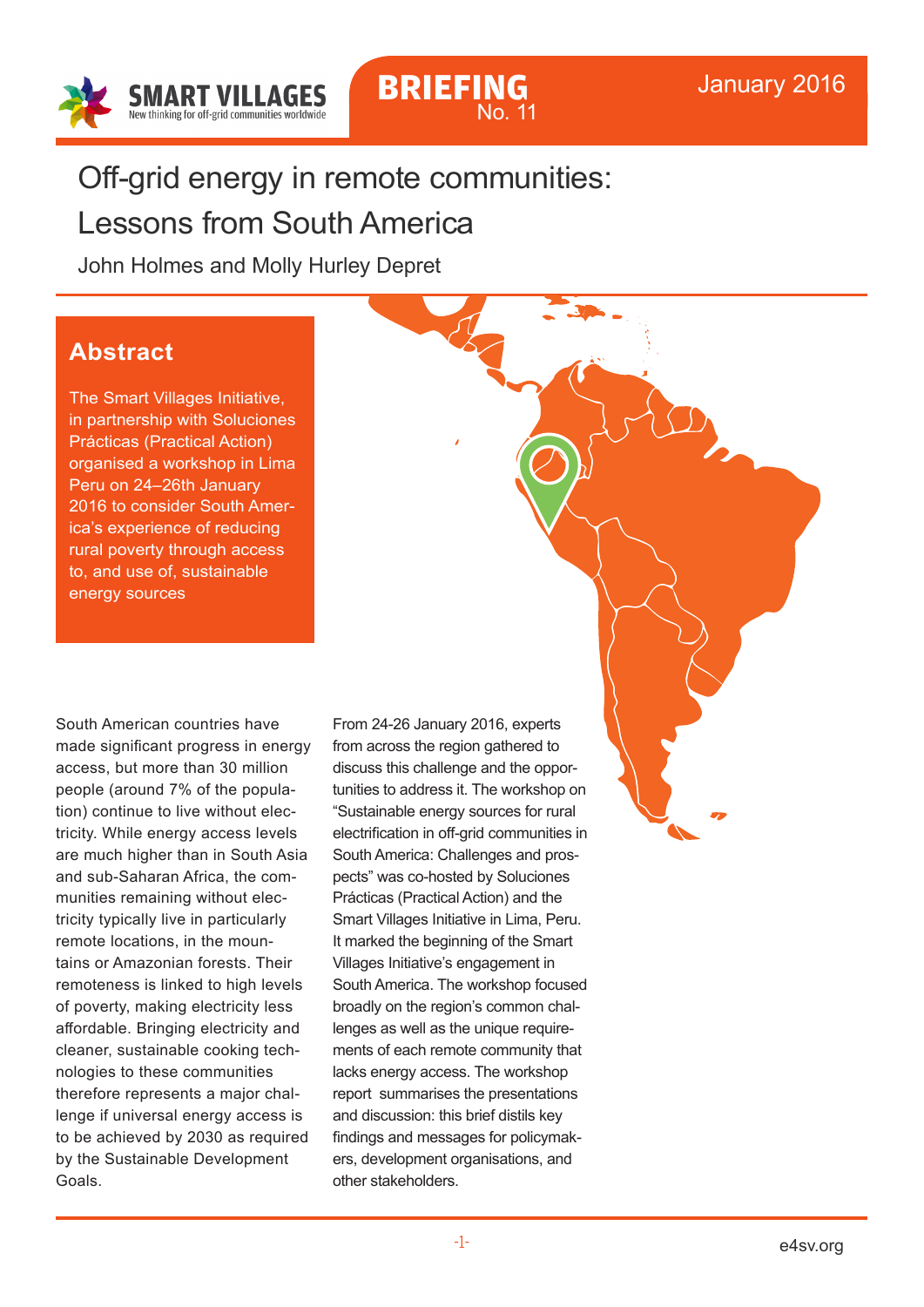### Solar home systems

Solar home systems, providing a basic level of electricity to individual households, can make a useful contribution. As in other regions, the upfront costs of the equipment, exacerbated by the costs associated with effective distribution, operation and maintenance in dispersed populations living in difficult terrain, is the major challenge for households with low incomes. Many government- and NGO-led schemes have addressed this problem through providing some kind of subsidy. Payas-you-go models, enabled by mobile phone connectivity, are emerging as an alternative approach but are not so well developed as in East Africa where private companies are playing a much stronger role in the deployment of home-based systems.

Substantial advances in solar home systems over recent years have led to the development of third-generation systems, which are now becoming available in South America. The weight and size of the systems is much smaller than earlier technologies making them more portable. They are based on "plug and play" design approaches making them easier to install and maintain. These developments together with more efficient domestic appliances, have reduced the costs of providing a given level of services by 30–50%. Such cost reductions combined with the innovative business models developed elsewhere to overcome initial cost hurdles. mean that solar home systems should become a more affordable proposition for poor rural households and that the private sector will play a stronger role in South America in future in their deployment provided that governments put in place supportive policy and regulatory frameworks.

As in other regions, poor quality and counterfeit products are a problem, undermining the confidence of households to make, what is for them, a major investment in a solar home system. Governments need to put in place effective systems for the certification of products (noting that this can represent a significant call on resources), and can usefully run awareness campaigns to help householders distinguish the good from the bad. In order to ease the challenges of providing effective after sales services, there were calls for more standardisation of components so that replacement parts can be made more readily available in remote areas.

### Mini-grids

In remote communities for which national grid extension is uneconomic, mini-grids, designed to meet the needs of a village or cluster of villages, can provide a higher level of electricity services than solar home systems, potentially also supporting productive enterprises. Increasingly, such minigrids are being powered by renewable energy (solar, micro-hydro, biomass and wind), often in a hybrid system incorporating the diesel generators that they partially replace. Hybridisation in this way can be an economical approach to providing 24-7 services and improving the stability of the local grid when using renewable energy (particularly solar and wind).

Such village-level schemes should be driven by the community: there needs to be a strong sense of ownership. Given the distrust of collective and social organisations in some South American countries, building community buy-in and ownership can be difficult, leading to commentaries on the lines of "the technology is the easy part". **"GPoor quality"** and counterfeit products undermine the confidence of households to make the investments in a solar home system

66Village-level schemes should be driven by the community: there needs to be a strong sense of ownership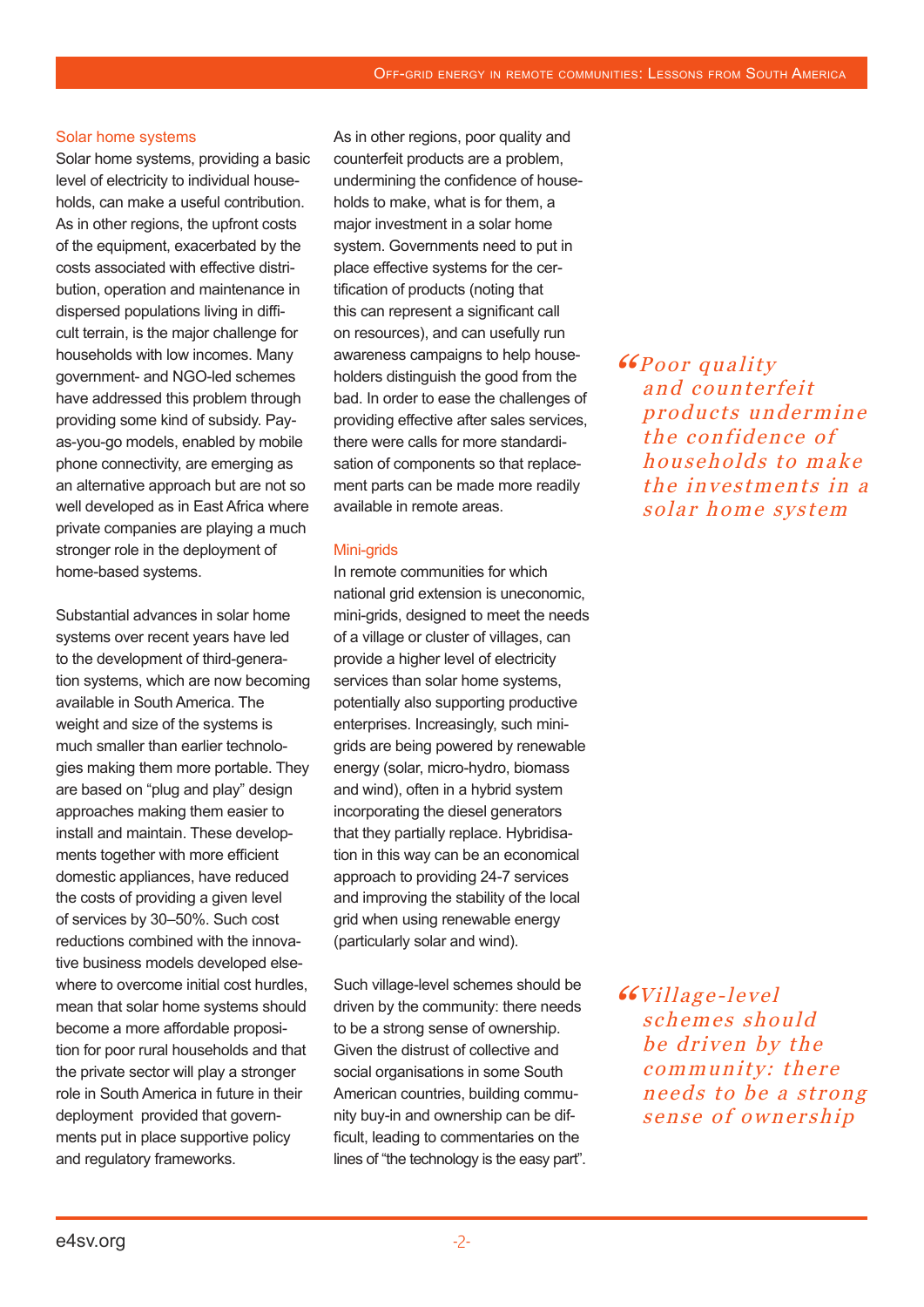### Development benefits

Energy access does not necessarily lead to development benefits in the form of enhanced community services (health, education, clean water and sanitation, etc.) and increased incomes through productive enterprises. A strong message from the workshop was that realising development benefits should be the core driver of energy access initiatives. In many cases, this requires a paradigm shift and a new mindset. Approaches should be centred on what is valued by the community, requiring their effective engagement in any initiative.

## **"G** Realising development benefits should be the core driver of energy access initiatives

In addition, the long-term financial sustainability of energy schemes may well rely on increasing villagers' incomes through raising the productivity of existing, and introducing new, enterprises. Given that agriculture forms the basis of most rural village economies, capturing more of the agricultural value chain at the local level through agro-processing, reducing wastage and achieving better market prices should be a particular focus. In order to make the case for financial support for future energy access interventions, more evidence is needed on the mechanisms and enabling factors through which energy access initiatives can be designed to increase incomes and support enhanced social services.

### **Governments**

Governments play a crucial role in energy access. Not least, they must provide strong political will and an overarching vision if universal energy access in South America is to be achieved by 2030. Time is short, and previous experience is that achieving energy access has taken more time and resources than anticipated. Governments must develop a coherent view on the roles they wish key actors—the private sector, NGOs, national/state utilities, etc. to play in delivering the vision, and put in place coherent policy and regulatory frameworks that enable their required contributions.

Private sector involvement will require stable and supportive policy and regulatory frameworks providing the necessary confidence for companies and financers to invest. Building effective value chains for the provision of energy services requires an environment in which bureaucracies and tax regimes do not impose undue hold-ups and costs, and divert attention from gaining and meeting the needs of customers. A key consideration is that affordable finance needs to be available to companies and to households. Governments can usefully make available data on market conditions in unserved rural communities and the potential availability of renewable energy resources, and take initiatives on capacity building, awareness and product quality assurance as discussed above.

To the extent that governments intervene directly in providing energy access, top-down, "one-size-fits-all" initiatives should be avoided. Rather, interventions should be responsive to local needs.